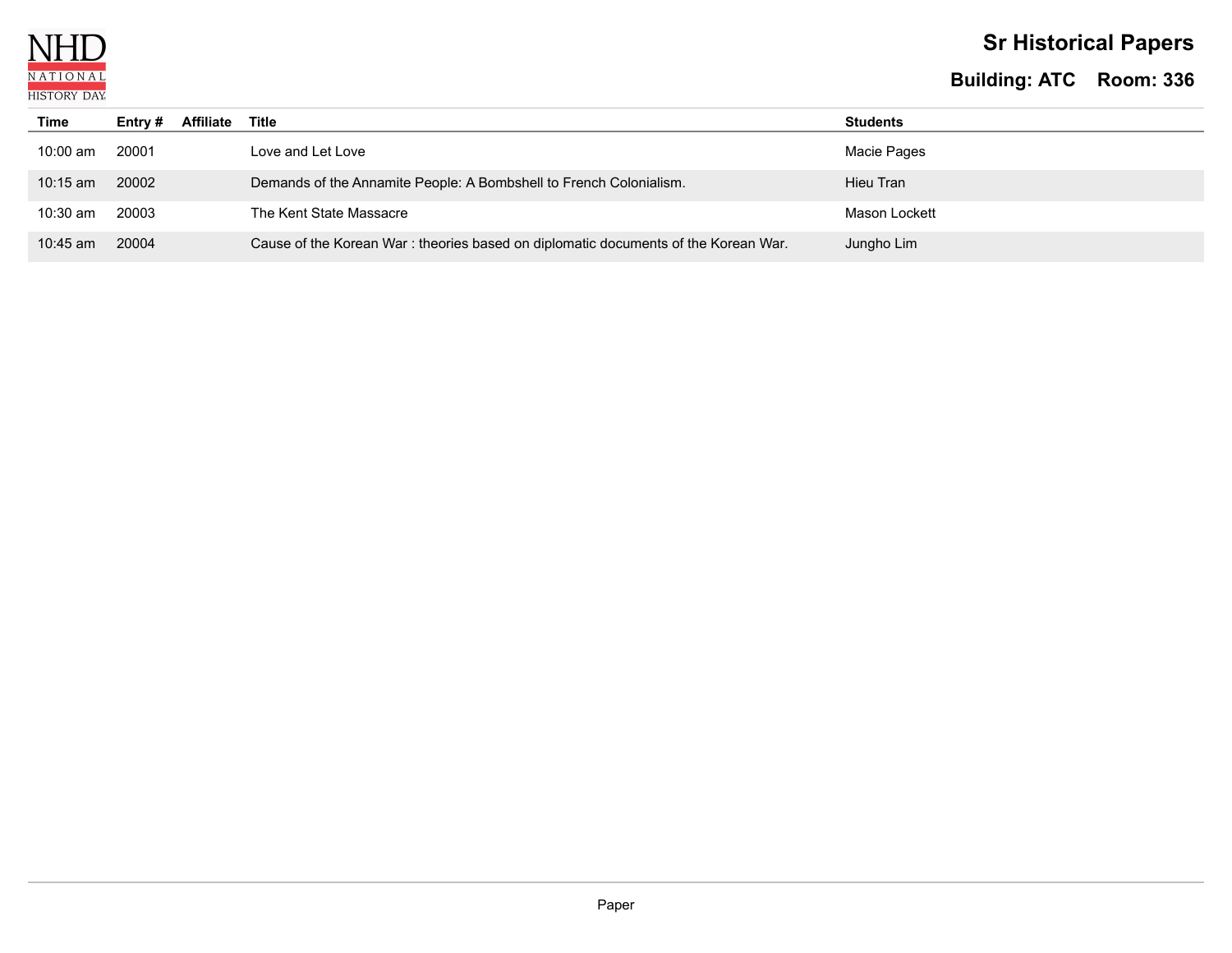N NATIONAL **HISTORY DAY** 

# **Sr Ind Documentary**

| Time       | Entry # | Affiliate | Title                                                                                                                                                                                             | <b>Students</b> |
|------------|---------|-----------|---------------------------------------------------------------------------------------------------------------------------------------------------------------------------------------------------|-----------------|
| $10:30$ am | 21001   |           | Diplomacy and State Dinners                                                                                                                                                                       | Haydhar Abizar  |
| $10:50$ am | 21002   |           | Facts, Evidence, and Best Intentions: The Debate Over Diplomacy in the Iran-Contra<br>Affair                                                                                                      | Adam Kinder     |
| $11:10$ am | 21003   |           | This is Not Your War, Soul Brother: Clay v. the United States, a Debate Over<br>Contentious Objection and its Effects on Vietnam-era Diplomacy and the Perception of<br>War in America and Abroad | Gabriel Brock   |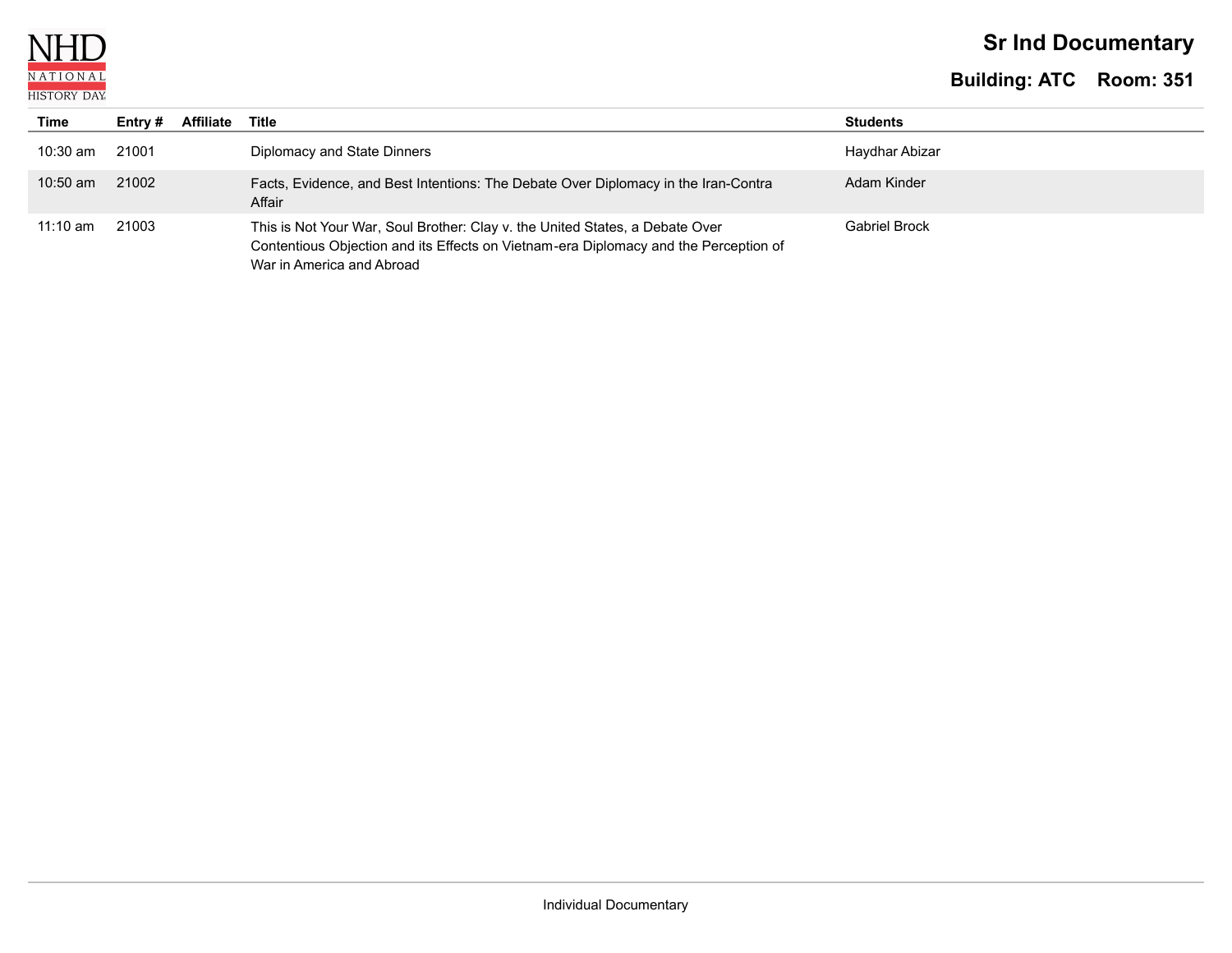

# **Sr Group Documentary**

| <b>Time</b> | Entry # | <b>Affiliate Title</b> |                                                                         | <b>Students</b>                                |
|-------------|---------|------------------------|-------------------------------------------------------------------------|------------------------------------------------|
| $10:00$ am  | 22001   |                        | Debates and Diplomacy In History: The Consequences of the Bretton Woods | Arin Sood, Harsh Agrawal, Puneet Singh, Swayam |
|             |         |                        | Agreement                                                               | Gupta                                          |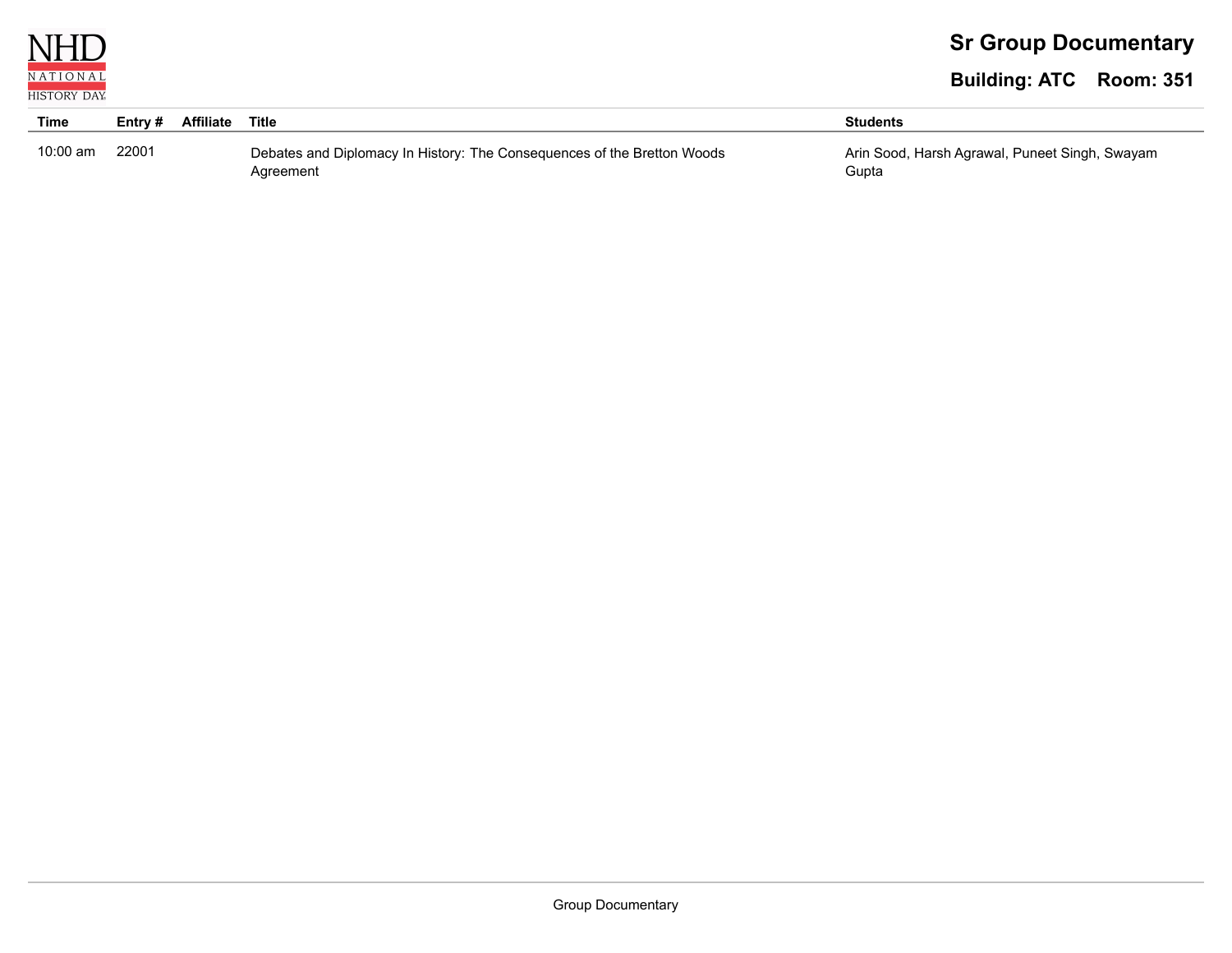

| Time       | Entry # | Affiliate | Title                                                                  | <b>Students</b>                        |
|------------|---------|-----------|------------------------------------------------------------------------|----------------------------------------|
| $10:00$ am | 24001   |           | The 1938 Munich Appeasement: A Failure of Diplomacy and War Prevention | Anh Nguyen, Josiah Mathew, Ryan Ruzek, |
|            |         |           |                                                                        | Sebastian Solitaire, Seth Carmouche    |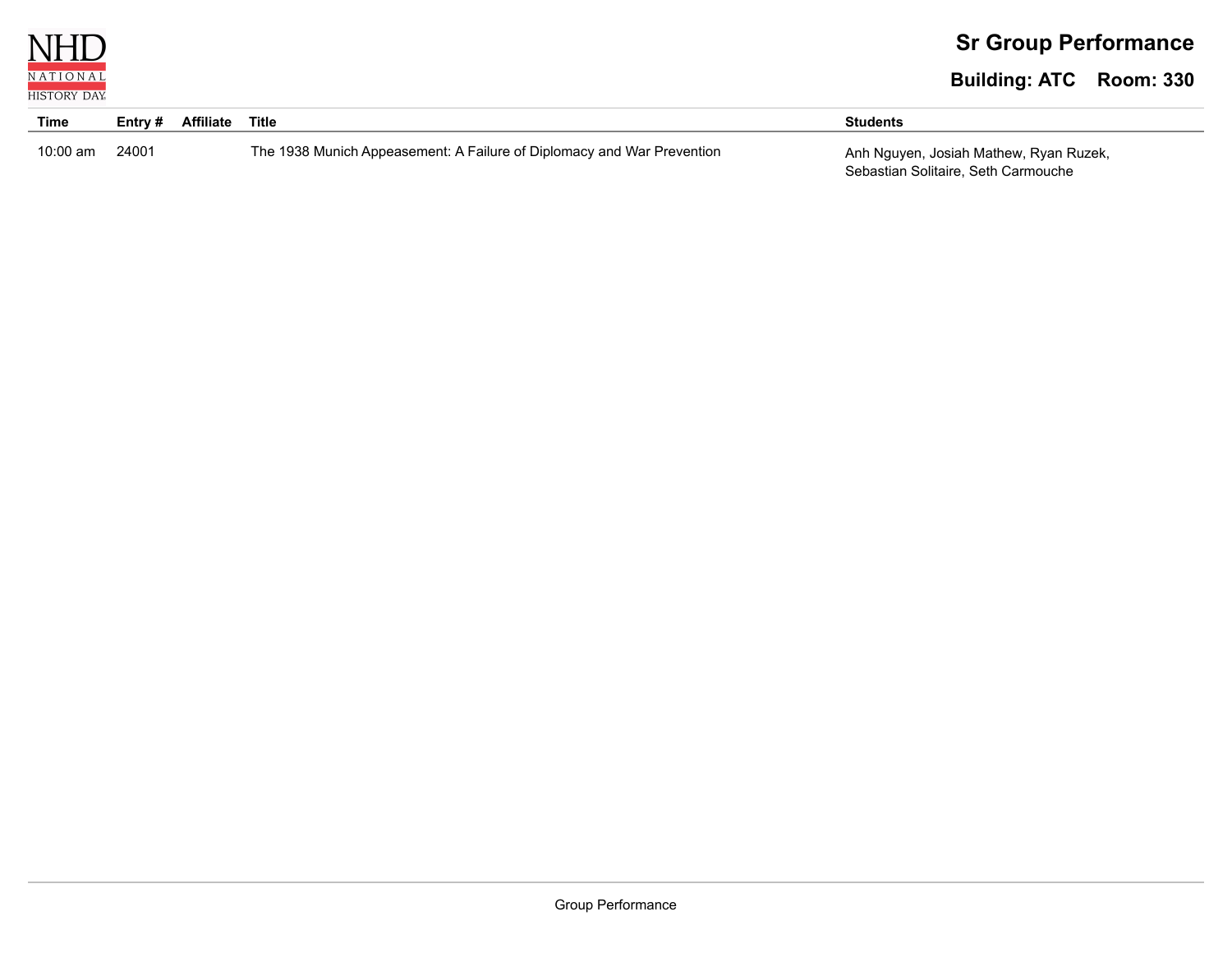

## **Sr Ind Website**

| Time       | Entry # | <b>Affiliate</b> | Title                                                              | <b>Students</b>  |
|------------|---------|------------------|--------------------------------------------------------------------|------------------|
| 10:00 am   | 27001   |                  | The Debate and Diplomacy of the NFL                                | Aidan Gonzales   |
| $10:20$ am | 27002   |                  | U.S.A's Involvement in World War 2, The Great Debate               | Abhijith Nair    |
| 10:40 am   | 27003   |                  | Syngman Rhee: successful completion of the most ideological treaty | Uiin Kim         |
| $11:00$ am | 27004   |                  | The Vietnam War                                                    | Austin Sprehe    |
| $11:20$ am | 27005   |                  | Just Keep Schwimming for Women's Rights                            | Julianna Sciscoe |